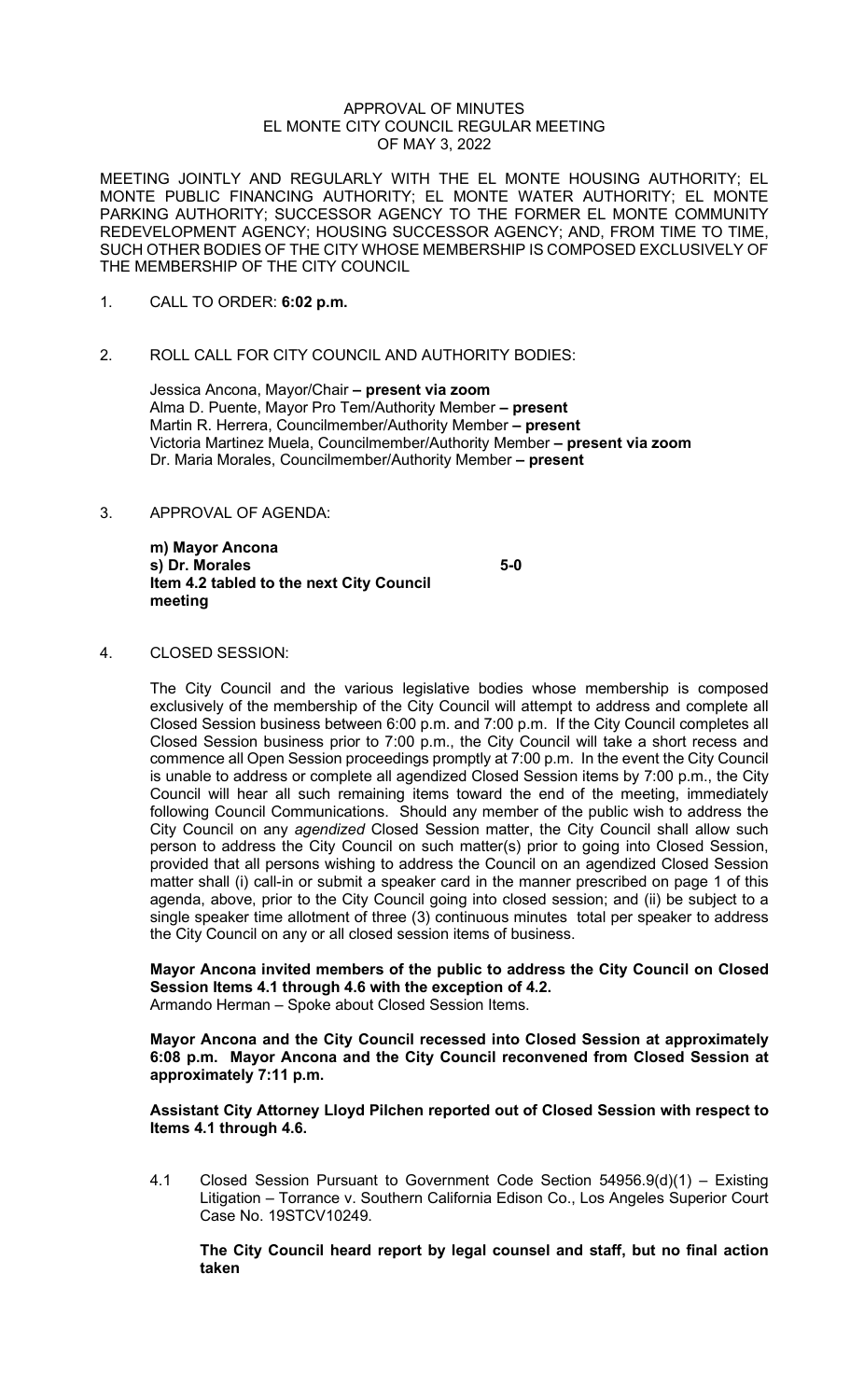# *City Council Meeting Minutes of May 3, 2022*

4.2 Closed Session Pursuant to Government Code Section 54956.9(a) and (d)(4) – Conference with Legal Counsel – Anticipated Litigation – Two (2) Matters.

# **Item tabled to next City Council meeting.**

4.3 Closed Session Pursuant to Government Code Section 54957 – Annual/Routine Performance Evaluation of City Manager per Section 8 of City Manager Employment Contract.

# **The City Council heard report by legal counsel and staff, but no final action taken**

4.4 Closed Session Pursuant to Government Code Section 54956.9(d)(2) – Conference with Legal Counsel Regarding Anticipated Litigation – One (1) Potential Case.

# **The City Council heard report by legal counsel and staff, but no final action taken**

4.5 Closed Session Pursuant to Government Code Section 54956.9(d)(2) – Conference with Legal Counsel Regarding Anticipated Litigation – One (1) Potential Case.

#### **The City Council heard report by legal counsel and staff, but no final action taken**

4.6 Closed Session Pursuant to Government Code Section 54957.6 – Conference with Labor Negotiators.

Bargaining Units Subject to Negotiations: El Monte General Unit (SEIU Local 721); El Monte General Mid-Management Unit (SEIU Local 721); El Monte Police Officers Association; El Monte Police Mid-Manager's Association; and All Unrepresented Employees of City Executive Team.

City's Designated Negotiator: Alma K. Martinez, City Manager and John Nguyen, Human Resources/Risk Management Director.

#### **The City Council heard report by legal counsel and staff, but no final action taken**

# OPEN SESSION PROCEEDINGS

(Commencing at 7:00 p.m. or as soon thereafter as the City Council reconvene from Closed Session/Short Recess).

- 5. INVOCATION:City Council. **George Ussery, Evangelical Methodist**
- 6. FLAG SALUTE: City Council. **Mayor Ancona**
- 7. RECOGNITIONS, HONORS AND COMMUNITY INTEREST PRESENTATIONS:
	- 7.1 Presentation Honoring Recreation Services Manager, Lisa Del Real, for Her Years of Service to the Parks, Recreation and Community Services Department. **Present**
	- 7.2 Presentation by the U.S. Environmental Protection Agency (EPA) on the San Gabriel Valley (Area 1) Superfund Site El Monte Operable Unit Site Update. **Present**
- 8. GENERAL PUBLIC COMMENT:

This time has been set aside for members of the public to directly address the City Council on agendized items of business (other than those agendized as public hearing or closed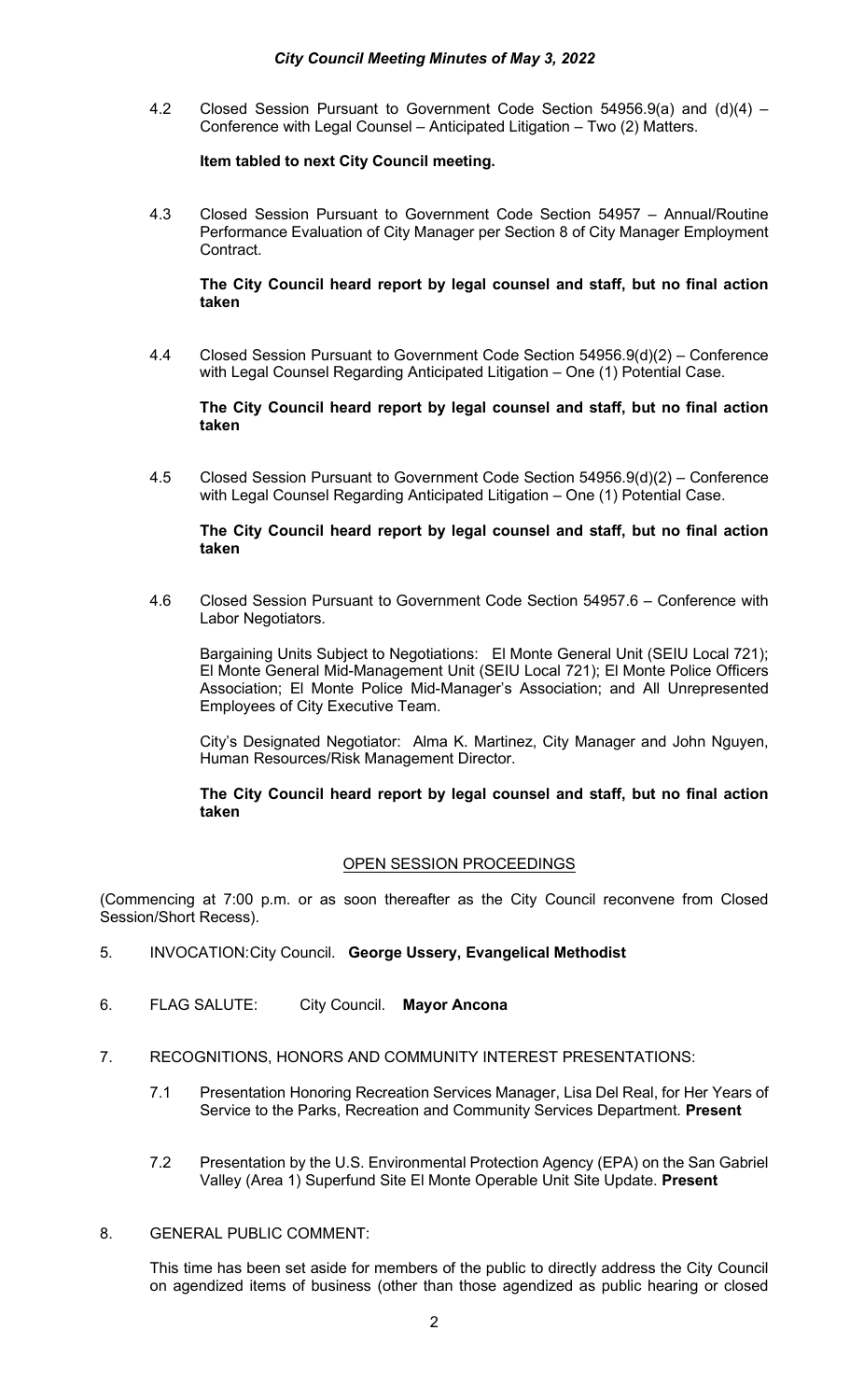session items) or on any other matter of interest to the speaker/caller that is within the subject matter jurisdiction of the City Council, the Housing Authority, the Financing Authority and/or the Water Authority (collectively, the "Council"). Each speaker/caller will be limited to a single allotment of three (3) continuous minutes total to address the Council on any or all matters covered by this section. As explained more specifically under the Public Hearing portion of this agenda, members of the public wishing to offer comment on items of business agendized under the Public Hearing portion of the agenda shall have a separate allotment of three (3) continuous minutes per speaker per public hearing item. Except as otherwise provided under the Brown Act (Gov. Code Section 54950 et seq.), the Council may not deliberate or take action upon any matter not listed on this posted agenda but may order that any such matter be placed on the agenda for a subsequent meeting. The Council may also direct staff to investigate certain matters for consideration at a future meeting. Persons wishing to address the Council on matters covered under General Public Comment shall call in or submit a speaker card in the manner prescribed on page 1 of this agenda, above, by or before the General Public Comment portion of the agenda is closed. The City Council shall be under no obligation to entertain comments from speakers/callers who submit cards or call in to speak on matters covered by the section after the General Public Comment portion of the agenda is closed.

Armando Herman – Spoke about free speech and rules of decorum.

Richard Thomas – Addressed Item 18D.1 under Councilwoman Martinez Muela's Council Communications. The Enterprise Fund Committee has been proactive on this matter. The Committee will be holding a special meeting on June  $25<sup>th</sup>$  to address additional signage.

Mike Greenspan – Spoke about the National Day of Prayer and the Day of Prayer.

Stephanie Nava-Angeles – The Water Education for Latino Leaders will be hosting a conference on Friday, June  $10<sup>th</sup>$  through Saturday, June  $11<sup>th</sup>$  in Pico Rivera. Water has become one of the top public policy issues in California as we are experiencing one of the worst droughts.

Gabby Caro – Thanked Interim Chief Lowry for all the work he has been doing to keep her area safe. Will continue to push for speed humps on Ranger. Suggested having a STOP Program meeting at Rio Vista Park.

Maggie Moe – Spoke about District Based Elections in Whittier. Spoke about the District Based Elections in El Monte.

Julio Ramirez – Spoke about community meetings. Spoke about the need to have a Chief of Police and an Assistant City Manager.

Julio Carlos Estrada – Thanked the City Council for all of the work they have done. Has some issues for citations that have been issued to him and needs additional time to comply.

Irma Zamorano – Spoke about the District Based Elections. There are many questions that need to be answered.

Cosme Jimenez – Spoke about the District Based Elections. Indicated that the Chief of Police, the Assistant City Manager position, and some of the vacancies on the commissions/committees need to be filled.

Juan from Downey – Spoke about some of the staff members working in the City of El Monte that affect his City and his County.

#### WRITTEN COMMENTS:

Anne Blakely – As a survivor of a domestic and verbally abusive upbringing. I would like to express how the public comments of Herman and Greenspan trigger some post traumatic feelings as I listen to our City Council meetings. It is very discouraging that the City cannot protect its audience from the offensive language and innuendos of these two "men".

# 9. CITY TREASURER'S REPORT: **None**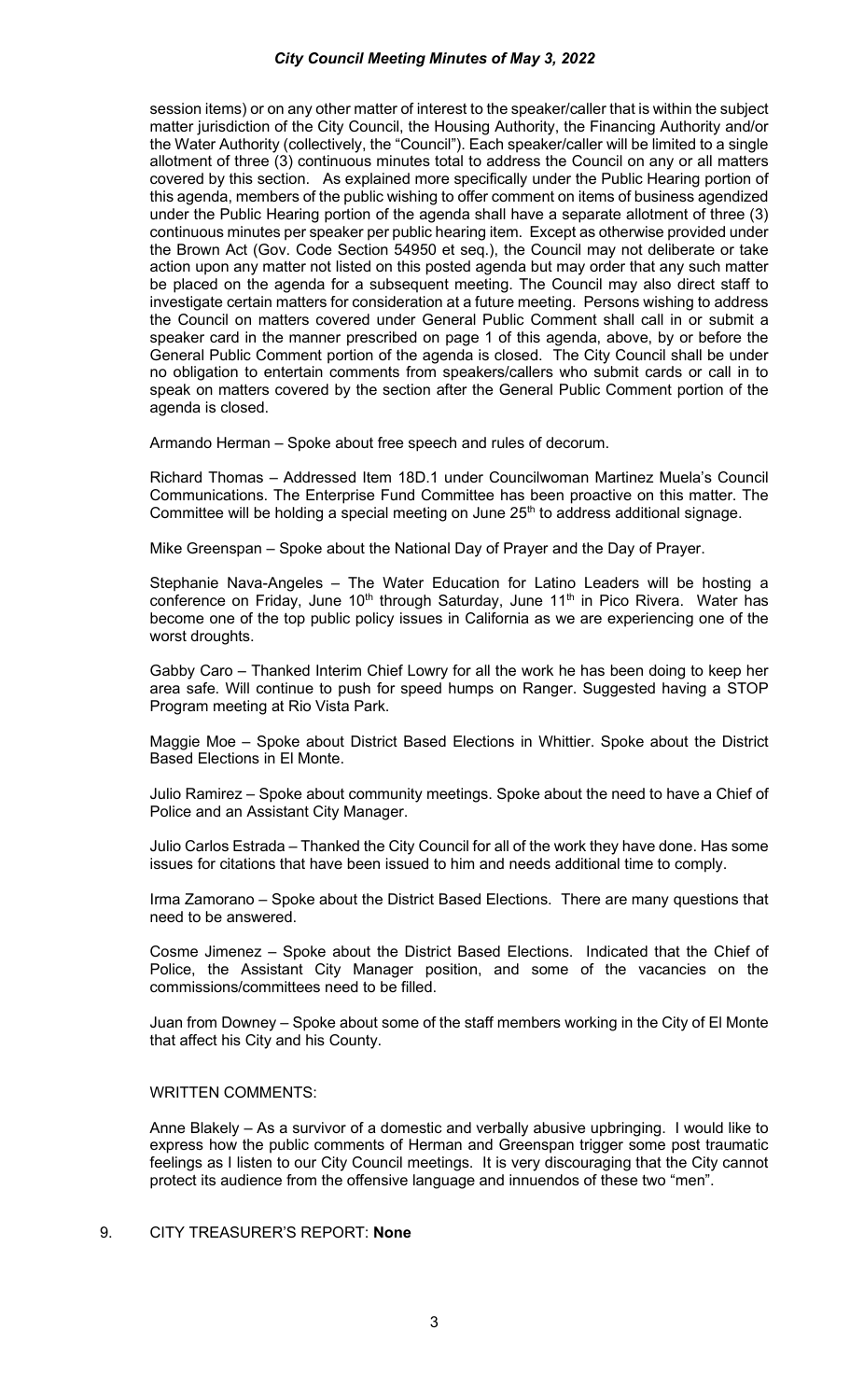# 10. DEMAND RESOLUTION NO. D-664

A RESOLUTION OF THE CITY COUNCIL OF THE CITY OF EL MONTE, CALIFORNIA, ALLOWING CERTAIN CLAIMS AND DEMANDS AND SPECIFYING THE FUNDS OUT OF WHICH THE SAME ARE TO BE PAID.

THE CITY COUNCIL OF THE CITY OF EL MONTE, CALIFORNIA, DOES RESOLVE AS FOLLOWS: SECTION 1. That the attached list of claims and demands totaling \$3,283,671.27 have been examined by the City Treasurer and that warrant numbers 1105396 through 1105630, and the payroll period March 16, 2022 through March 31, 2022 inclusive are hereby allowed in the amounts and ordered paid out of the respective funds as set forth.

**m) Mayor Pro Tem Puente s**) Dr. Morales 5-0

- 11. APPROVAL OF MINUTES: **None**
- 12. CONSENT CALENDAR:

All matters listed under the Consent Calendar are considered to be routine in nature and may be enacted by one motion approving the recommendation listed on the Agenda. One or more items may be removed from the Consent Calendar so that they may be discussed, considered, and voted upon individually by the Council. A matter may be removed from the Consent Calendar and taken up separately by way of a seconded motion of any member of the Council with the approval of a majority of the Council quorum.

12.1 Waiver of Full Reading of Ordinance(s).

RECOMMENDATION OF BUSINESS ITEM UNDER CONSIDERATION:

It is recommended that the City Council:

1. Approval to waive full reading (except title) of all ordinances appearing on the City Council agenda as authorized under Government Code Section 36934, unless otherwise directed by the City Council.

Total Cost: N/A Account No: N/A Is the cost of this item budgeted? N/A

**m) Mayor Ancona s) Dr. Morales 5-0** 

12.2 Approval of Request to Serve/Sell Wine and "Spirits" Liquor at the Grace T. Black Auditorium.

RECOMMENDATION OF BUSINESS ITEM UNDER CONSIDERATION:

It is recommended that the City Council consider and approve the request to serve/sell Wine and "Spirits" Liquor at the Grace T. Black Auditorium.

**Private User 6 Event Constructed Bate** Veronica Torres (Grace T. Black Auditorium)

Quinceañera (Attendance 150) Saturday, July 2, 2022 6:00 p.m. – 11:30 p.m.

Total Cost: N/A Account No.: N/A Is the cost of this item budgeted? N/A

**m) Mayor Ancona s) Dr. Morales 5-0**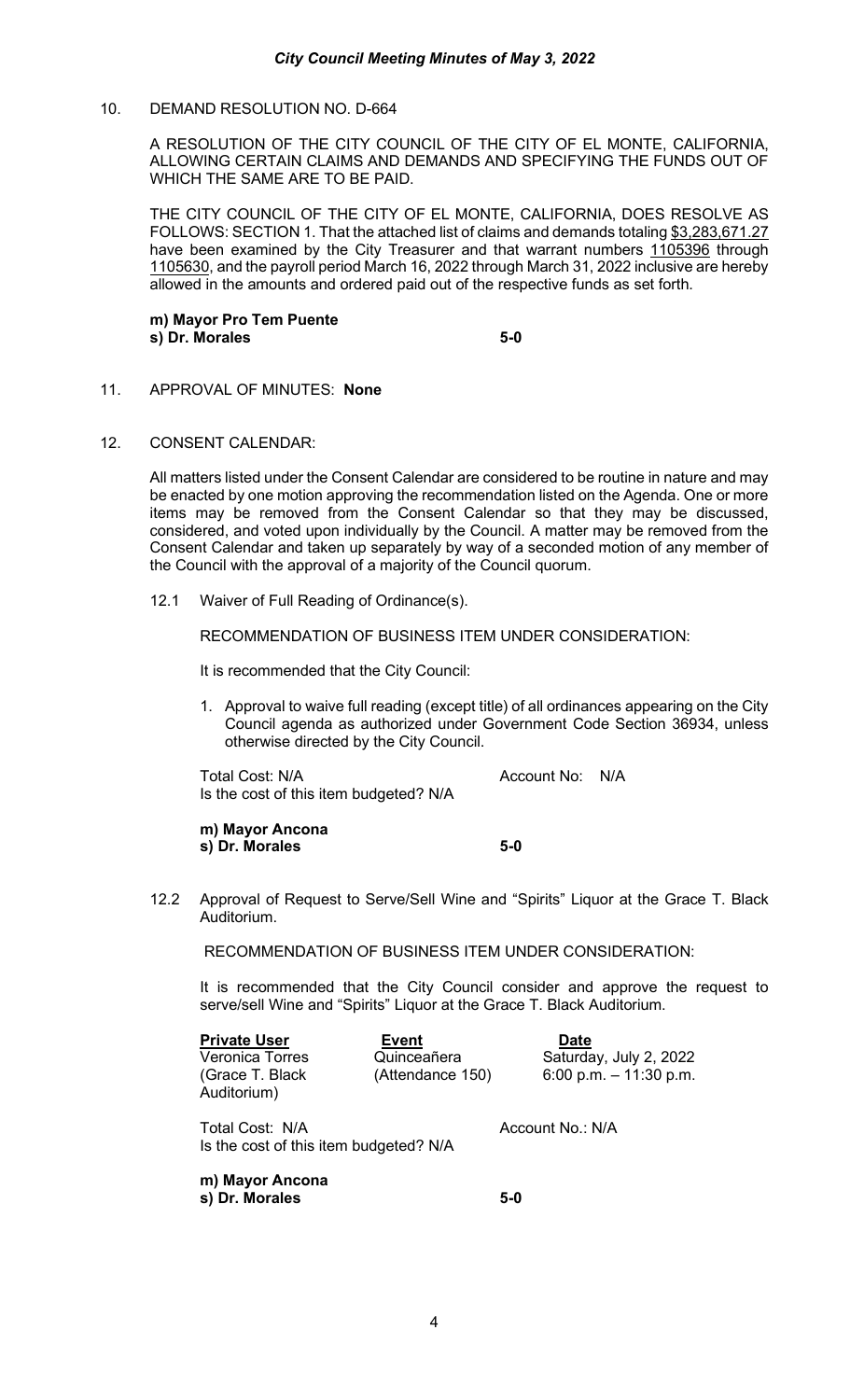#### *City Council Meeting Minutes of May 3, 2022*

12.3 Approval of Request to Advertise and Publish the Notice Inviting Bids for the Water Main Replacement Project at the Area South of Bryant Between Peck and Tyler, CIP No 067.

RECOMMENDATION OF BUSINESS ITEM UNDER CONSIDERATION:

It is recommended that the City Council:

1. Authorize staff to advertise and publish the Notice of Inviting Bids for the Water Main Replacement Project at the Area South of Bryant Between Peck & Tyler – CIP No. 067.

Total Cost: N/A and Total Cost: N/A Is the cost of this item budgeted? N/A

**m) Mayor Ancona s) Dr. Morales 5-0**

12.4 Approval of Request to Advertise and Publish the Notice Inviting Bids for the Gibson Mariposa Storm Drain and Fencing Improvement Project, CIP No. 066.

RECOMMENDATION OF BUSINESS ITEM UNDER CONSIDERATION:

It is recommended that the City Council:

1. Authorize staff to advertise and publish the Notice of Inviting Bids for the Gibson Mariposa Storm Drain and Fencing Improvement Project – CIP No. 066.

Total Cost: N/A and Cost Count No: N/A Is the cost of this item budgeted? N/A

**m) Mayor Ancona s) Dr. Morales 5-0**

12.5 Approval of Recommendation to Increase the Not-to-Exceed Sum of the Purchase Order with Pacific Portable Services for Portable Restrooms and Sinks at the El Monte Main Street Farmer's Market From the Original Sum of \$40,000 to a New Notto-Exceed Amount of \$64,000.

RECOMMENDATION OF BUSINESS ITEM UNDER CONSIDERATION:

It is recommended that the City Council:

1. Consider and approve an increase to the Purchase Order with Pacific Portable Services for portable restrooms and sinks at the El Monte Main Street Farmer's Market increasing the original sum of \$40,000 to a new not-to-exceed amount of \$64,000.

Total Cost: \$24,000 Account No: 201-21-242-6338 - \$23,000 Parking Business Improvement Fund 100-67-673-6338 - \$1,000 Is the cost of this item budgeted? Yes

**m) Mayor Ancona s) Dr. Morales 5-0**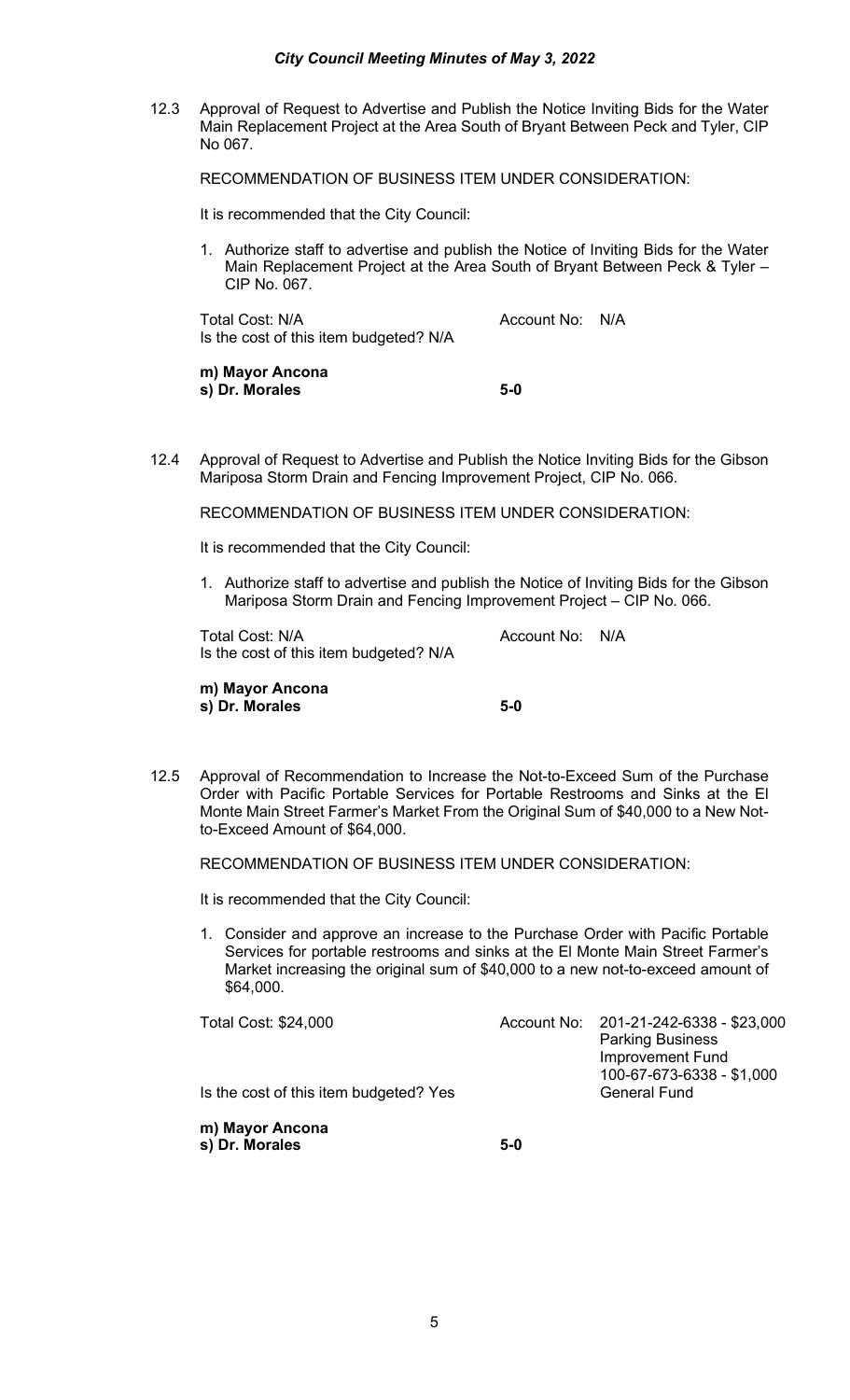12.6 Approval of Request to Issue a Request for Proposals (RFP) for Professional Independent Auditing Services for Fiscal Years 2022-2024 with the Option for up to Two (2) Additional Years.

RECOMMENDATION OF BUSINESS ITEM UNDER CONSIDERATION:

It is recommended that the City Council:

- 1. Approve a Request for Proposals for Professional Independent Auditing Services for fiscal years 2022-2024 (FY 21-22, FY 22-23, FY 23-24) with the option for up to two additional years (FY 24-25, FY 25-26).
- 2. Authorize City staff to publish and solicit proposals for the related RFP.

Total Cost: N/A and Total Cost: N/A Is the cost of this item budgeted? N/A

**m) Mayor Ancona s) Dr. Morales 5-0**

13. PUBLIC HEARINGS:

*[NO PUBLIC HEARINGS SCHEDULED FOR MEETING OF MAY 3, 2022]*

- 14. REGULAR AGENDA:
	- 14.1 Consideration and Approval of a Professional Services Agreement with HR Green for Construction Management and Inspection Services for the Garvey Avenue Grade Separation Drainage Improvement, CIP No. 884 for a Not-to-Exceed Amount of \$816,456.

RECOMMENDATION OF BUSINESS ITEM UNDER CONSIDERATION:

It is recommended that the City Council:

- 1. Consider and approve a Professional Services Agreement for Construction Management and Inspection Services for the Garvey Avenue Grade Separation Drainage Improvement, CIP No. 884 with HR Green for a not-to-exceed amount of \$816,456 which includes an Agreement amount of \$742,233 plus a ten percent (10%) contingency of \$74,223; and
- 2. Authorize the City Manager, or her designee, to execute the Professional Services Agreement with HR Green.

| Total Cost: \$816,456                  | Account No: 278-67-884-8221 - \$221,338 |
|----------------------------------------|-----------------------------------------|
|                                        | Storm Drain Impact Fees Fund            |
|                                        | 283-67-884-8221 - \$395,118             |
|                                        | <b>Storm Drain Fund</b>                 |
|                                        | 299-67-884-8221 - \$200.000             |
| Is the cost of this item budgeted? Yes | Misc. Grant Fund (EPA)                  |
|                                        |                                         |

**m) Mayor Ancona s) Mayor Pro Tem Puente 5-0 Table Item** 

14.2 Consideration and Approval of an Amendment to the AM&G Electric Contract to Increase the Original Sum of \$29,000 to a New Contract Sum of \$50,000.

RECOMMENDATION OF BUSINESS ITEM UNDER CONSIDERATION:

It is recommended that the City Council:

1. Consider and approve an amendment to the AM&G Electric Contract to increase the original sum of \$29,000 to a new not-to-exceed Contract amount of \$50,000.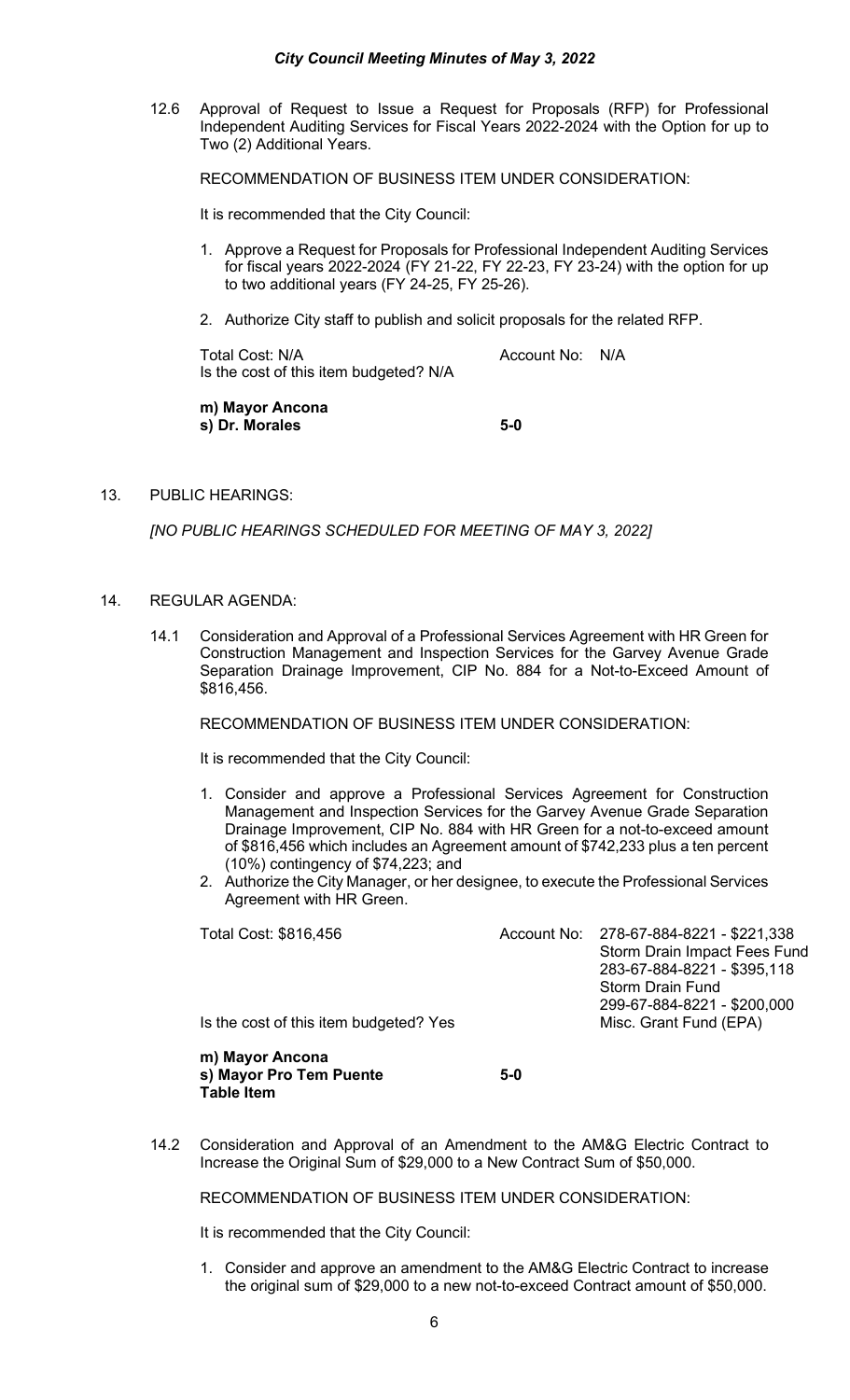Total Cost: \$21,000 Account No: 100-67-673-6111 Is the cost of this item budgeted? Yes General Fund

**m) Mayor Pro Tem Puente s) Dr. Morales 5-0**

14.3 Consideration and Approval of a Second Amendment to a Professional Services Agreement with Terra Realty Advisors Inc. for Planning Consultant Services for the City's Freeway Billboard Overlay Zone to Extend the Contract Date Through June 30, 2023 and Increase the Contract Amount from \$100,000 to \$250,000.

RECOMMENDATION OF BUSINESS ITEM UNDER CONSIDERATION:

It is recommended that the City Council:

- 1. Approve a Second Amendment to a Professional Services Agreement with Terra Realty Advisors Inc. (see Attachment 1) for planning consultant services for the City's Freeway Billboard Overlay Zone to extend the contract date through June 30, 2023 and increase the contract amount from \$100,000 to \$250,000; and
- 2. Authorize the City Manager to execute an extension to a Professional Services Agreement with Terra Realty Advisors Inc.

Total Cost: \$150,000<br>Is the cost of this item budgeted? Yes **Account No:** 400-61-6111-6111<br>General Fund Is the cost of this item budgeted? Yes

**m) Councilmember Martinez Muela s) To approve \$50,000** 

**m) Mayor Pro Tem Puente**

**3-2 (Mayor Ancona and Councilmember Martinez Muela No)** 

- 15. CITY ATTORNEY'S AGENDA: **None**
- 16. CITY MANAGER'S AGENDA: **None**
- 17. WRITTEN COMMUNICATIONS: **None**
- 18. COUNCIL COMMUNICATIONS/REPORTS:
	- 18A. Mayor Ancona
		- 18A.1 Discussion and Update on City Surveillance Cameras and Task Force for Regional Auto Theft Prevention Program.
	- 18B. Mayor Pro Tem Puente
	- 18C. Councilman Herrera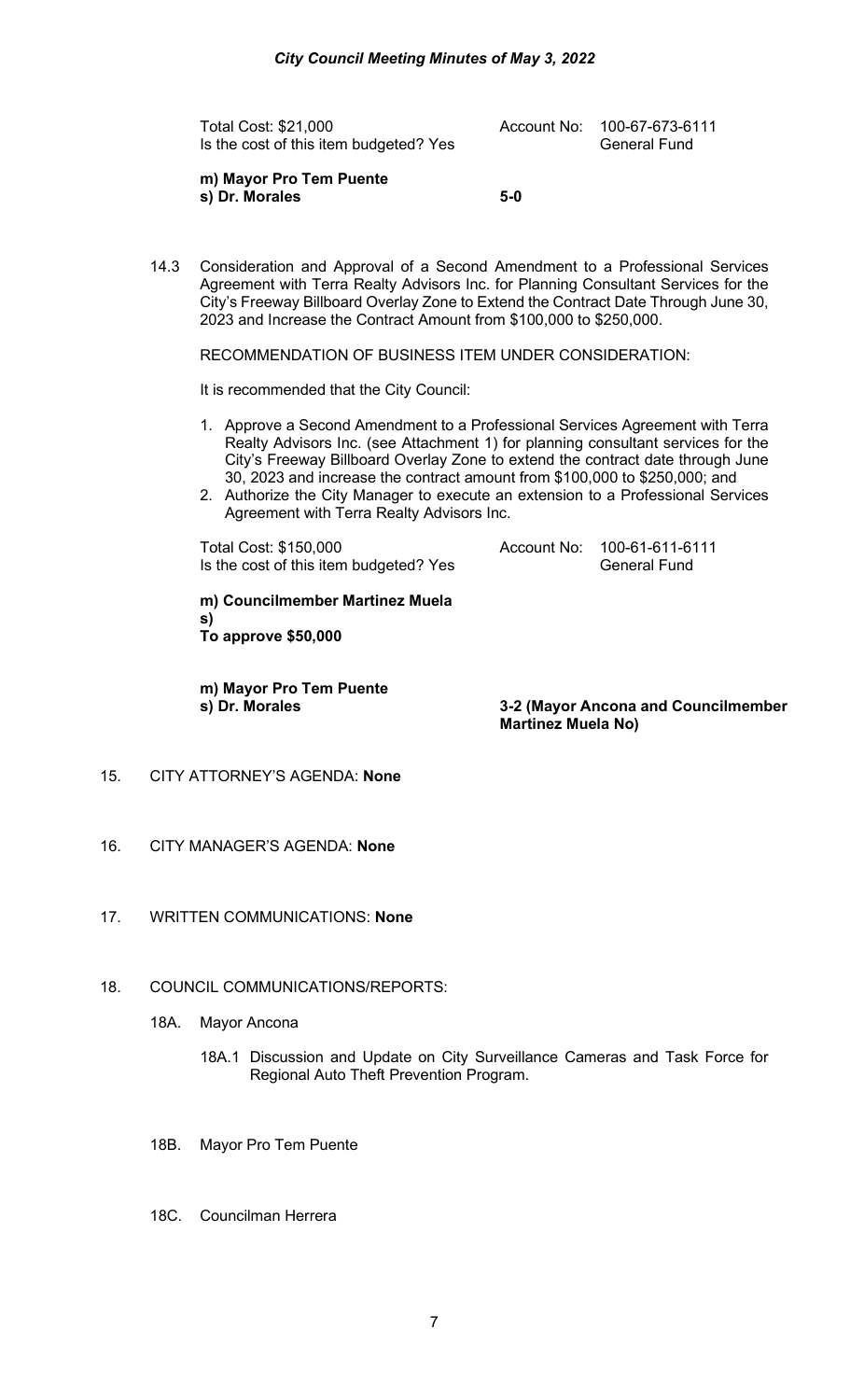18D. Councilwoman Martinez Muela

**Invited the community to the Community National Day of Prayer Breakfast this Thursday at 7:00 a.m.**

18D.1 Discussion and Action Regarding Drought Conditions and Water Regulations.

**With the City Council's consent would like to request staff to bring back some Stage Four drought conditions and measures and actions that staff will be taking to alert the community.** 

**Mayor Ancona would like to request an update too.** 

**Public Works/Utilities Director provided an update regarding the actions by the Enterprise Fund Committee regarding the drought conditions.** 

- 18D.2 Discussion and Action Regarding Creating an El Monte Climate Task Force to Present the Council Recommendations on Creating a More Sustainable Future.
- 18D.3 Discussion Regarding the Proposed City Calendar of Events.

**Bring back to the next City Council meeting.** 

18D.4 Discussion and Direction Regarding the Future of City Buildings – Goody's.

**Community members are interested in regards to this building.** 

**City Manager Alma Martinez provided an update regarding the Goody's site.** 

18E. Councilwoman Dr. Morales

**Community & Economic Development Deputy Director Jason Mikaelian provided an update regarding the climate action plan being folded into the Zoning Update.** 

18E.1 Discussion on Community Based Policing and Crime Statistics/Updates.

**Dr. Morales requested an update regarding the crime statistics/updates.** 

**Interim Chief Lowry informed the City Council the stats will be provided at the next City Council meeting.** 

**Dr. Morales requested information on the community-based safety partnership for de-escalation training classes that are being brought on board.** 

**Interim Chief Lowry provided update regarding the institution of the Impact Program and the agreement made with the Police Officers Association.**